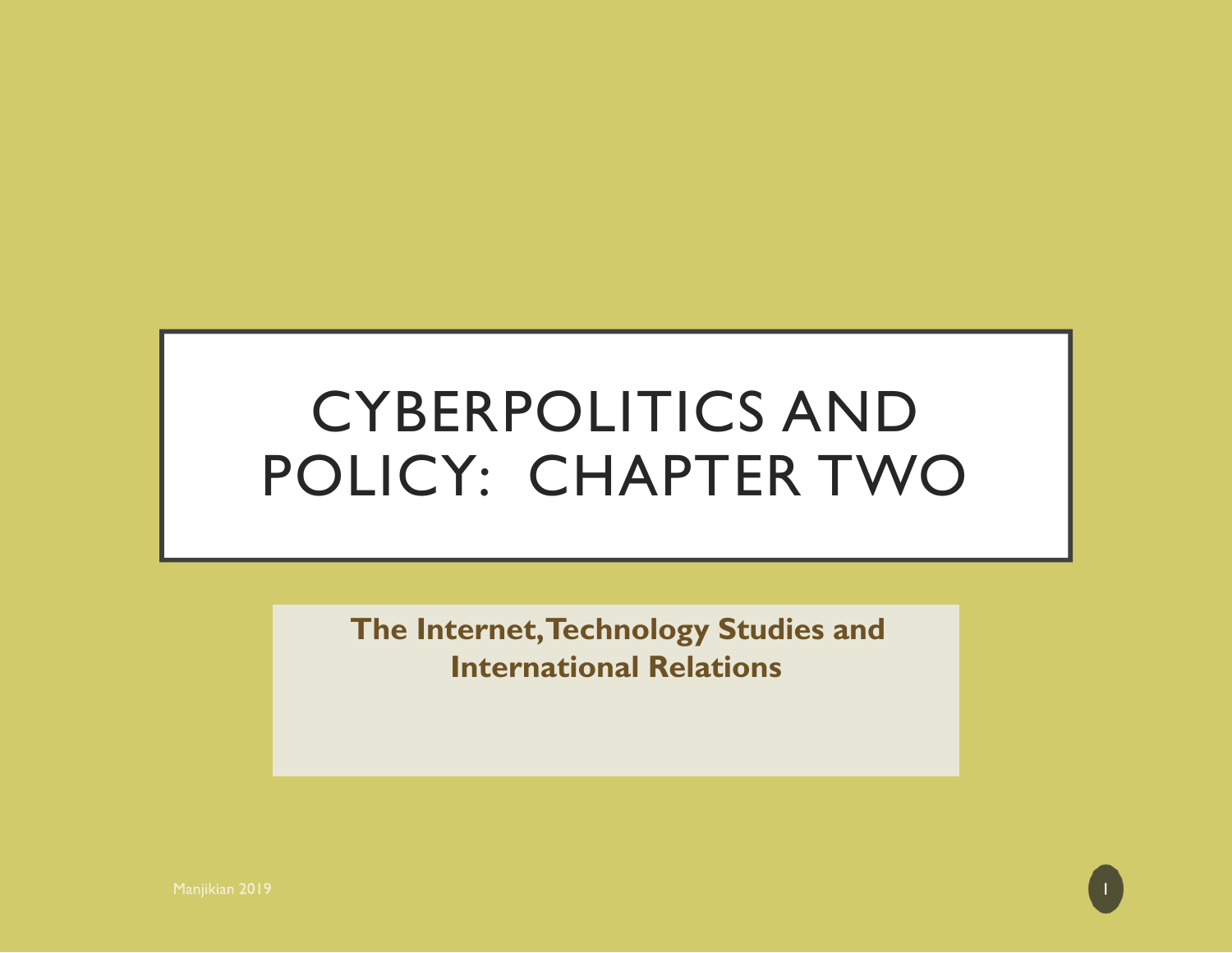### **AT THE END OF THIS CHAPTER. STUDENTS WILL BE ABLE TO**:

- **Compare and contrast three positions regarding the sources of a tool's meaning: technological determinism; designer's intent and social construction of technology**
- • **Define terms: dual use technology, export regime, affordances, net neutrality**
- • **Describe the uniqueness debate and the three positions related to how norms and rules should be derived for the internet: the adoption of unique rules; grafting of old rules. and borrowing from other fields**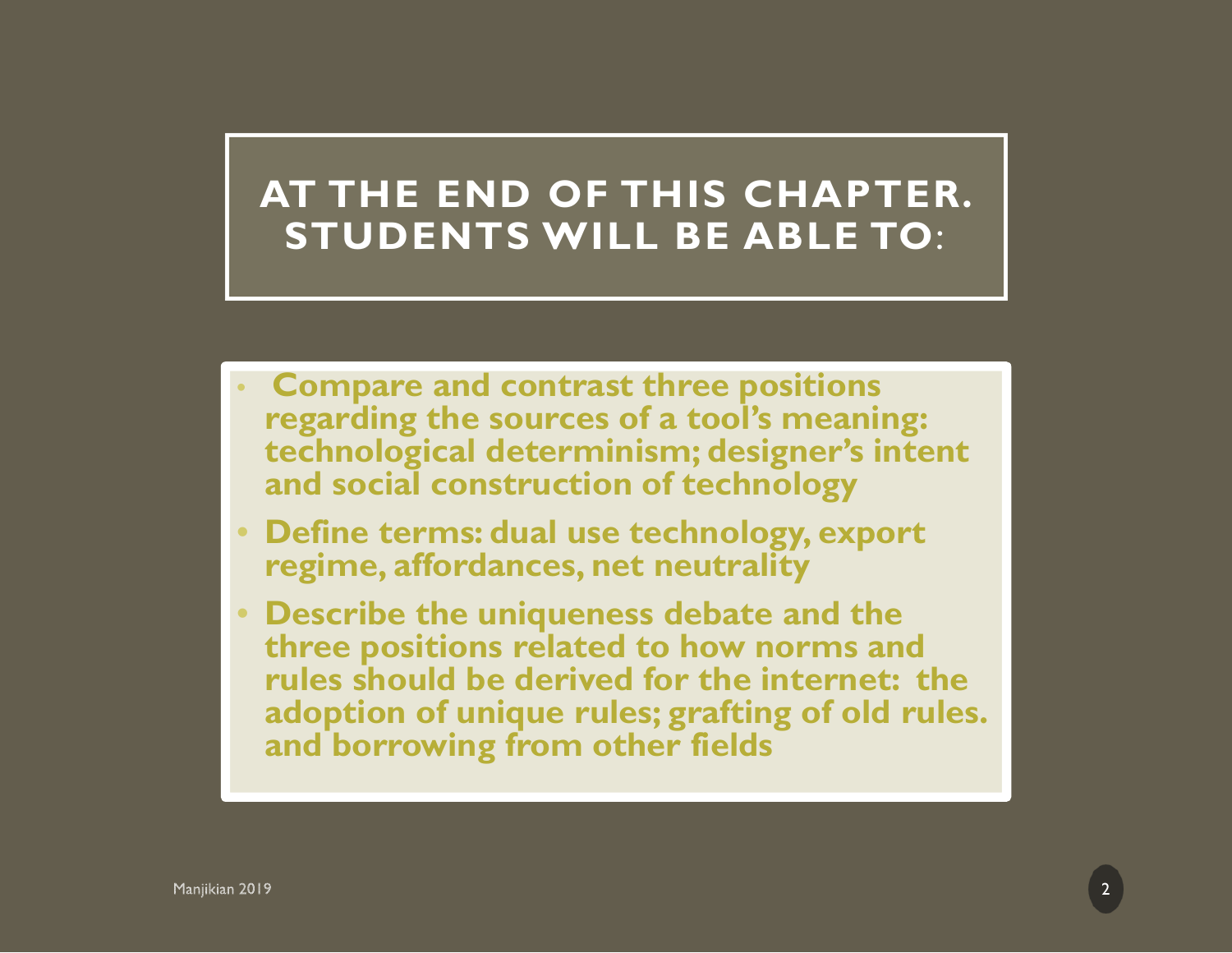#### **WHO DECIDES WHAT A TECHNOLOGY IS FOR?**

3

•Technology

**Designer** 

• Users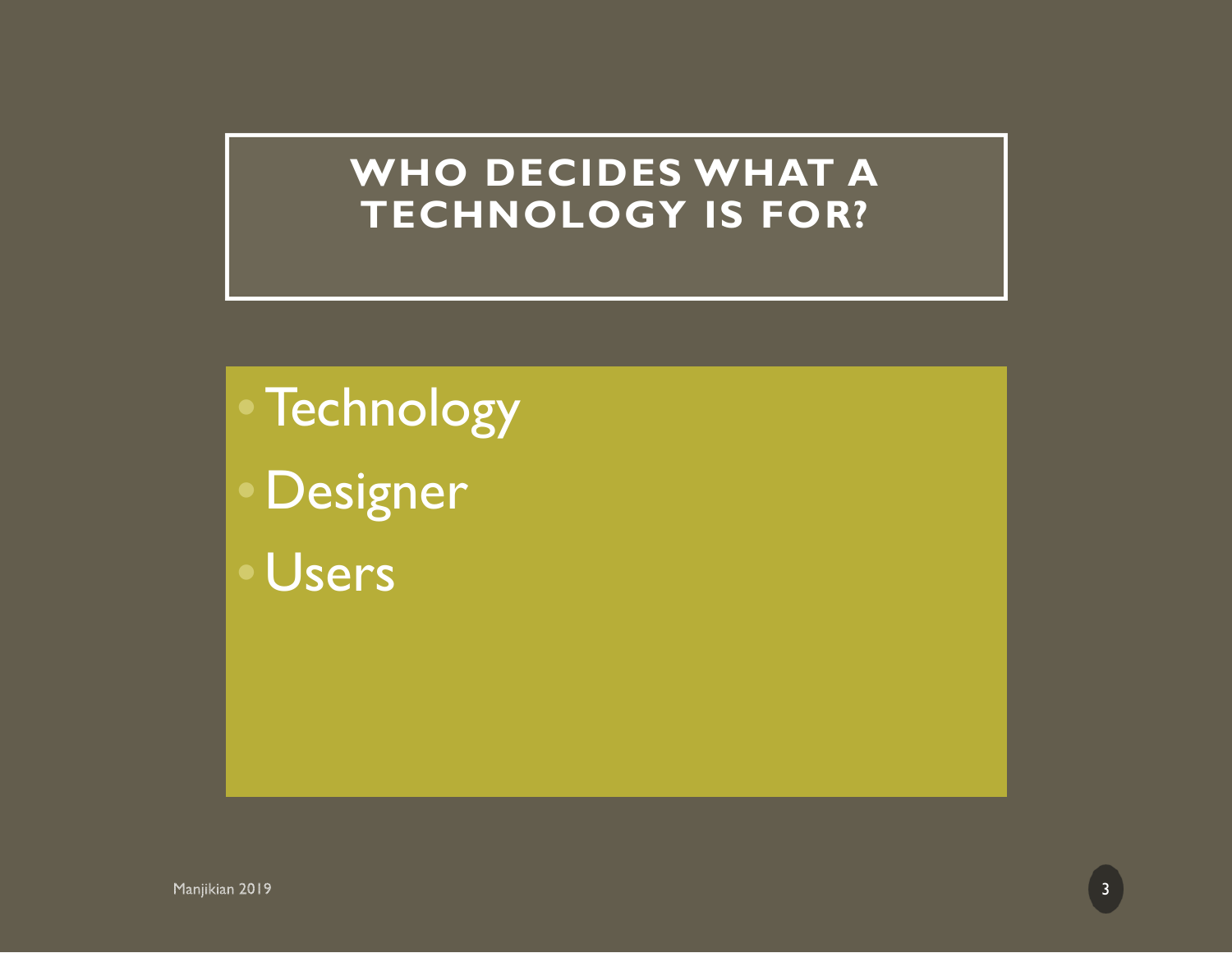# 1. TECHNOLOGICAL DETERMINISM

- Agency or the ability to exercise choice can be said to belong to the technology itself. Here, technology is said to be "driving the train" since it appears to be capable of shaping and reshaping societies.
- $\bullet$  Suggests that humans themselves (including politicians) play only a limited role in steering the evolution of new technologies since control belongs to the technologies themselves
- "Information wants to be free"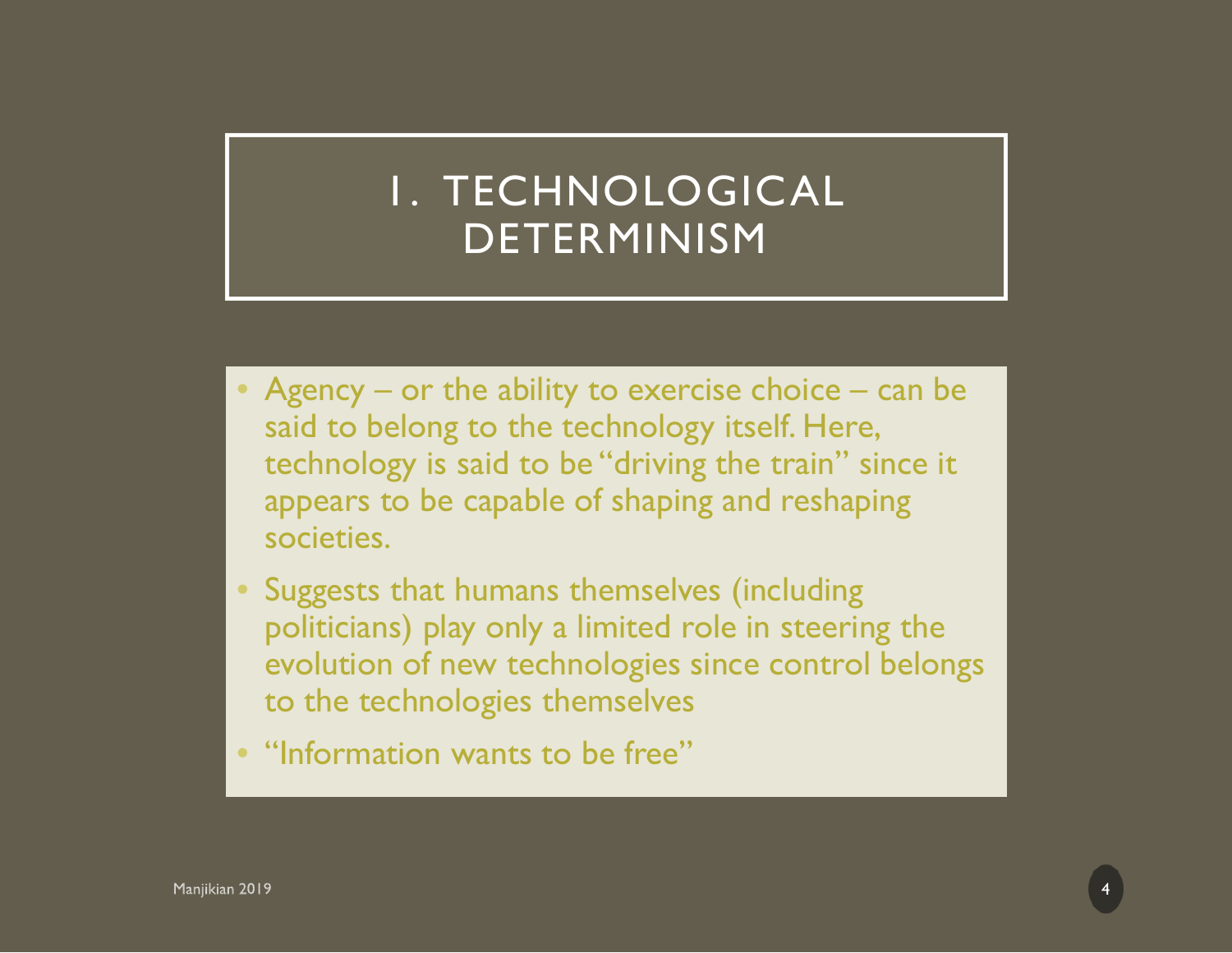## IMPLICATIONS: INEVITABLE CREATION OF NEW THREATS

- Growth of surveillance and authoritarianism
- Expansion of 'threat surface'
- Militarization of internet
- Weaponization of social media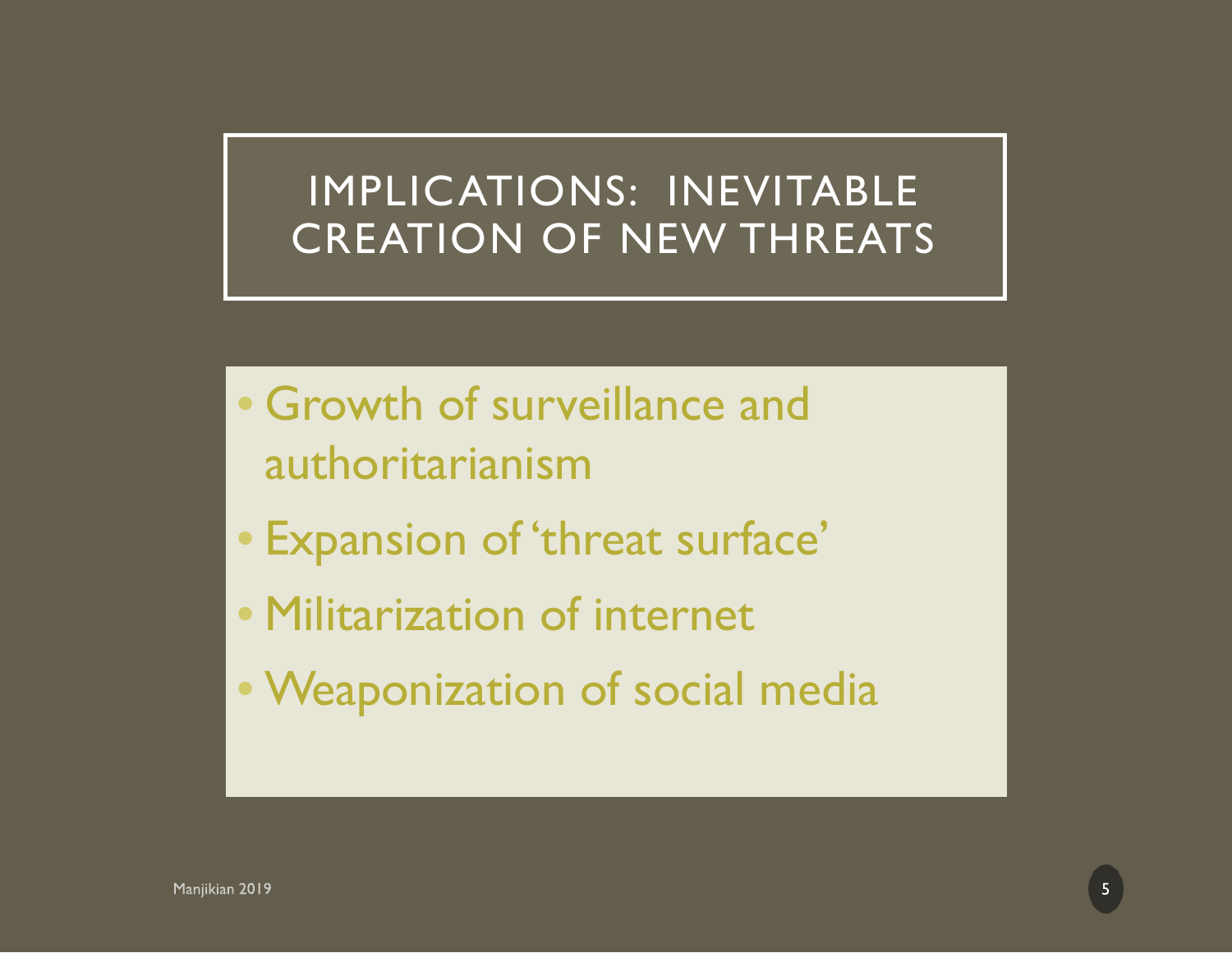# STOP AND DISCUSS

- What are some other 'technological determinism' narratives that you have encountered?
- $\bullet$ Birth control makes people promiscuous.
- $\bullet$ Television makes people stupid.
- $\bullet$ Junk food makes people violent (Harvey Milk murder defense)
- Video games are addictive.
- •Cars and public transportation are making people obese.
- • Are these narratives ever correct? Why might people find them appealing?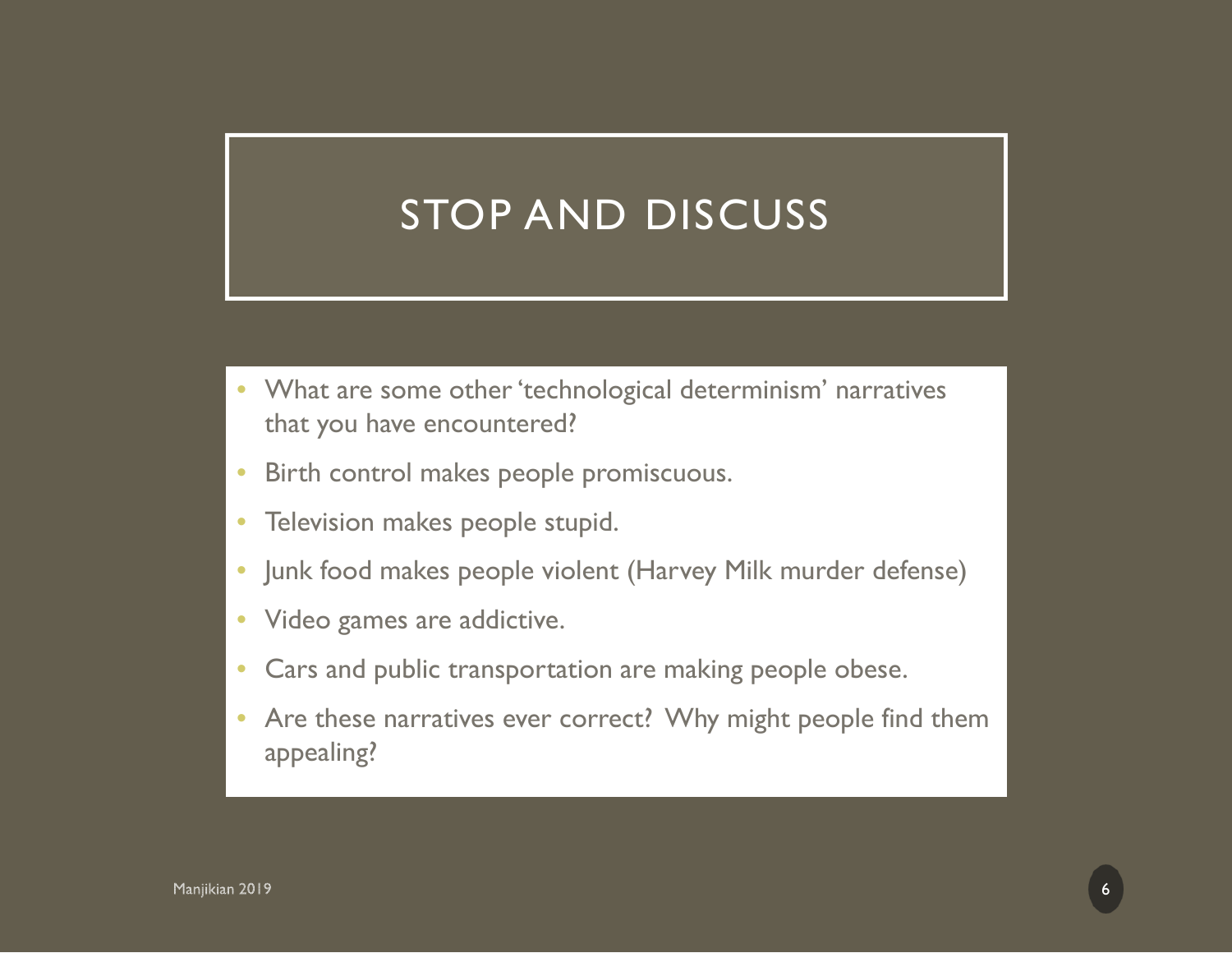#### **2. THE ROLE OF THE DESIGNER**

- A tool's inventor clearly knows how people should and should not use a technology.
- Societies, organizations and groups can determine objectively whether someone is misusing a technology – and restrict technology use. (I.E. Pharmaceuticals should not be used to administer the death penalty)
- "Internet Enemies List"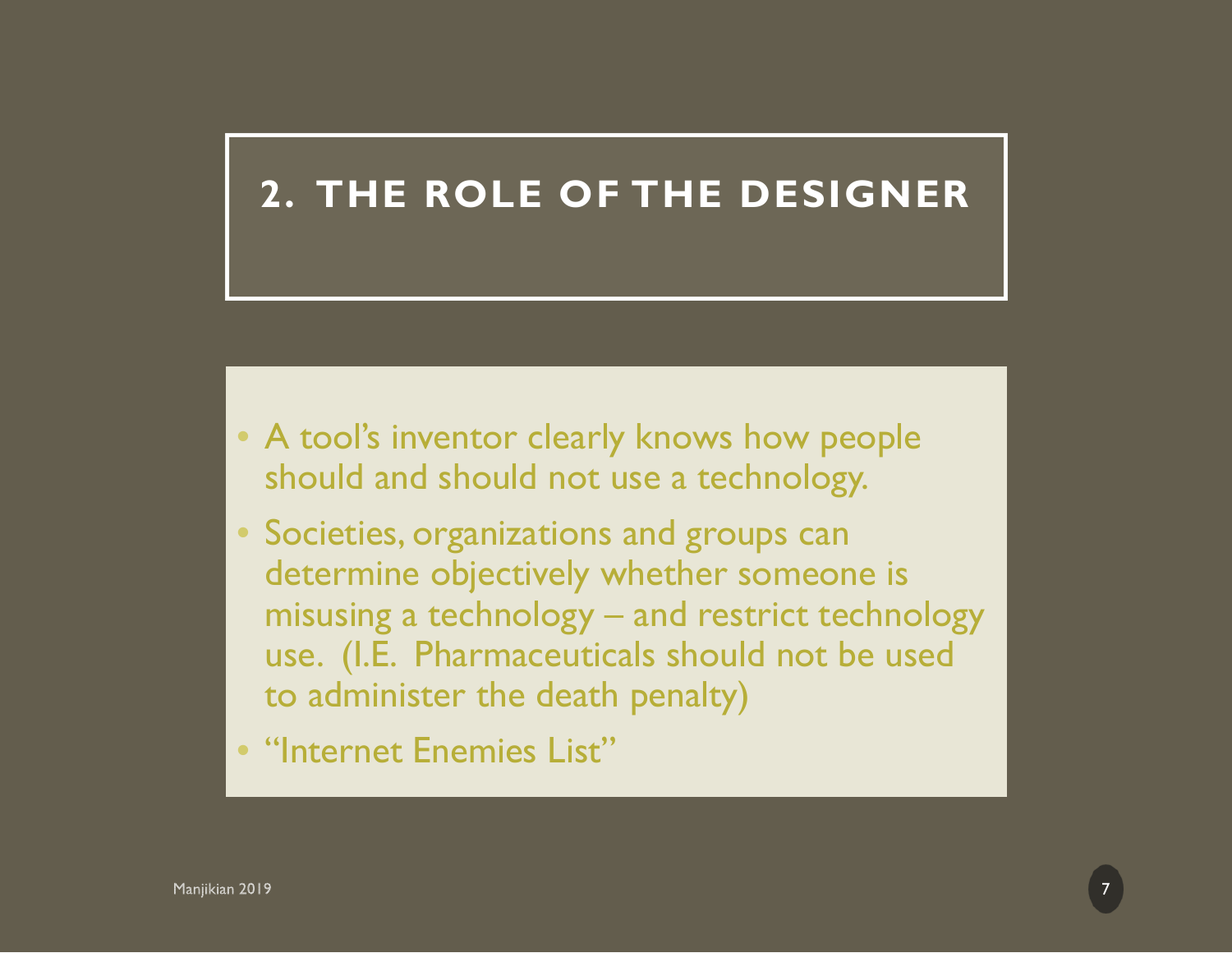# KEY TERMS

• **Affordances: P**articular facets of technology which are interwoven in technology, affecting how people use it. For example, many social media and communications technologies (like Twitter) are designed in such a way that users must use transparency in their communications since they offer only limited faculties for communicating privately rather than publicly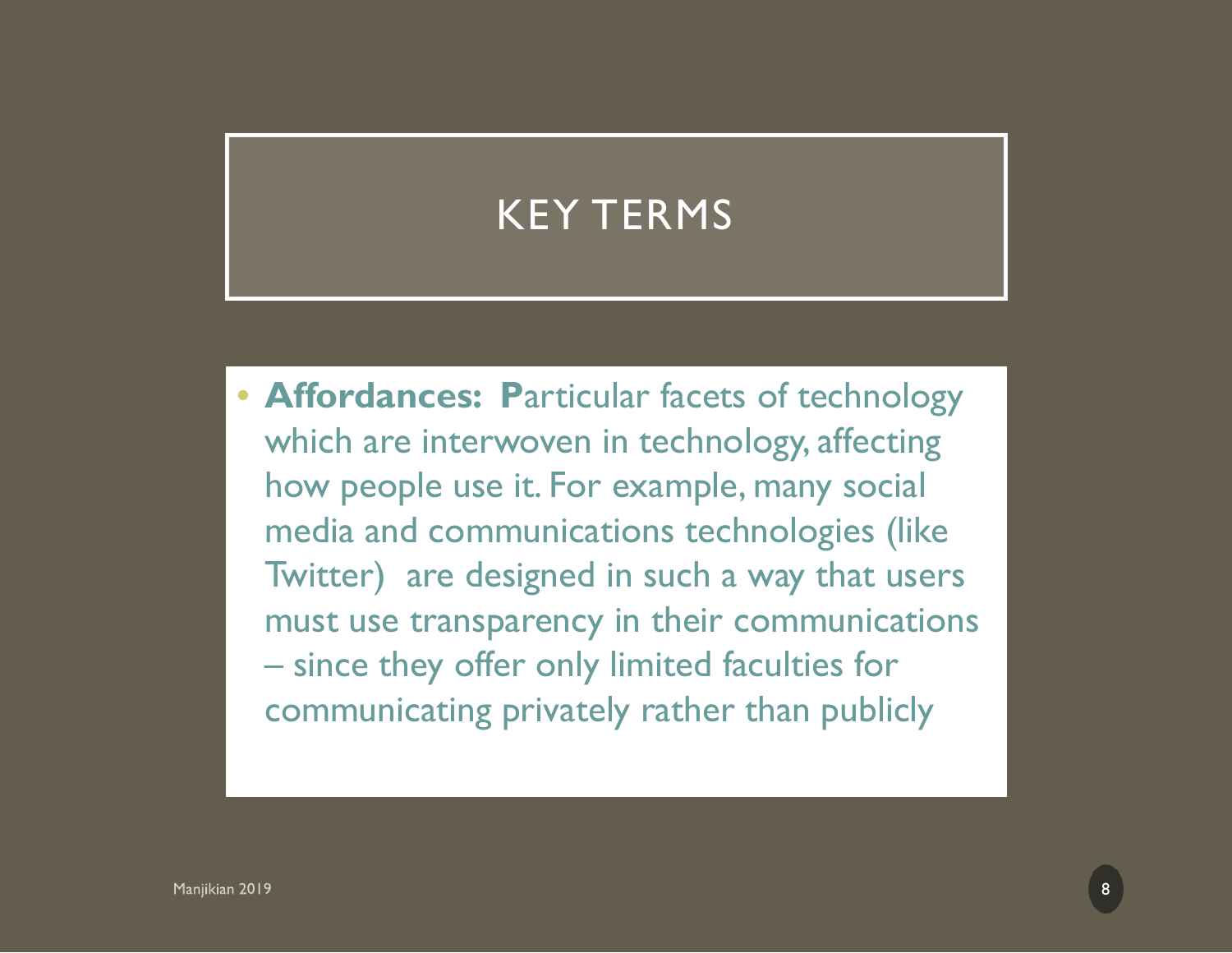# AFFORDANCES OF INTERNET

- nonhierarchical, with information moving between nodes and hubs, rather than up and down to a central location at the top of a hierarchy.
- anyone could join the internet from anywhere.
- Internet was a **free good,** like air which could not be individually owned and could not be shared out in such a way as to deprive some people of access while allowing it to others.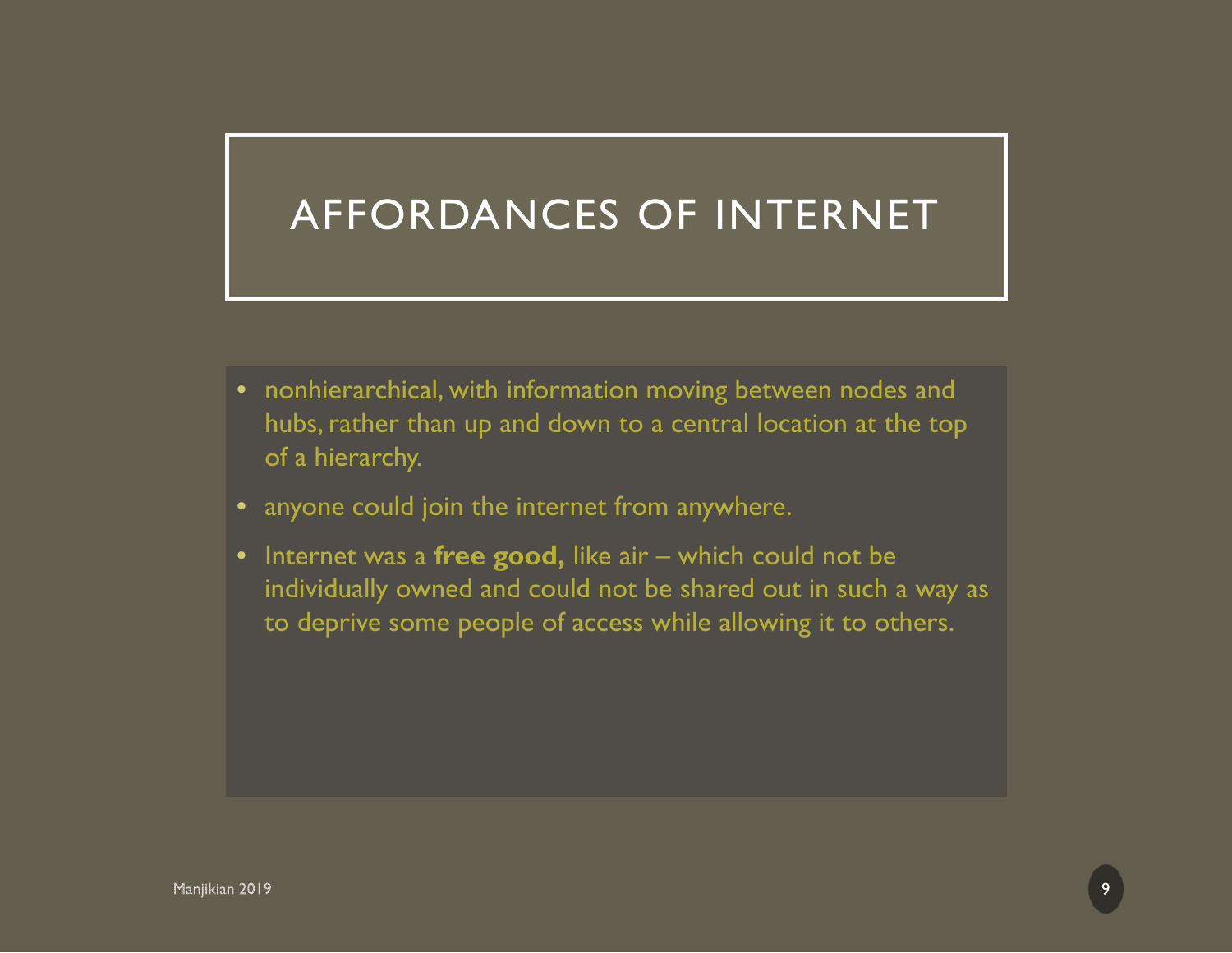# PROBLEMS WITH DESIGN PERSPECTIVE

- • Posits that internet environment is STATIC and qualities of this environment are FIXED
- • In reality, while anonymity was once a characteristic of the internet environment, nowadays that is no longer true
- •Problem of DUAL USE technologies
- • "design community" is not a monolith; multiple design communities with different visions for internet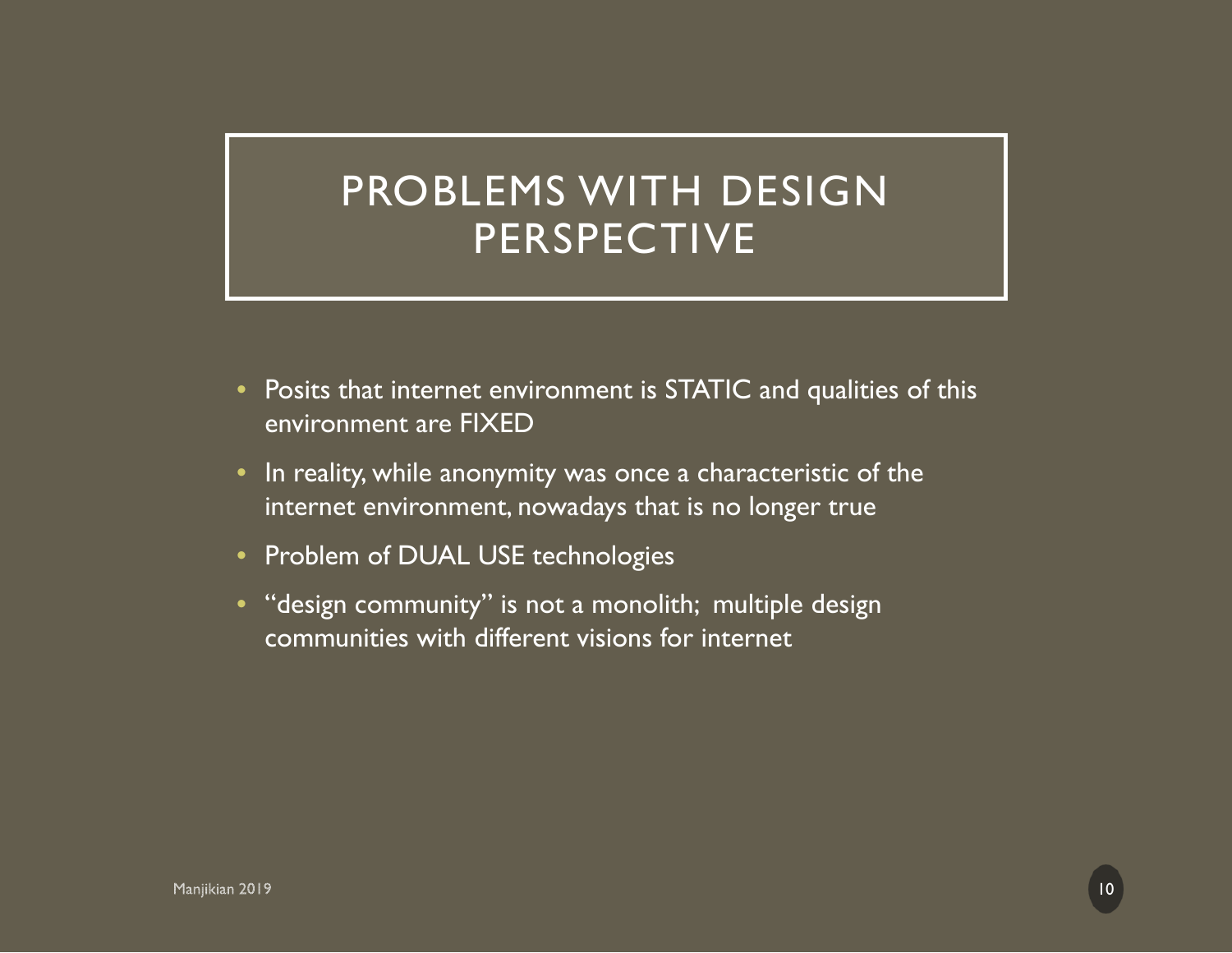### **SOCIAL CONSTRUCTION OF TECHNOLOGY**

 New technologies do not develop in a vacuum nor do they necessarily have only one set of values and norms attached to them automatically.

A technology's meaning technology is negotiated within a specific socioeconomic, political and economic context.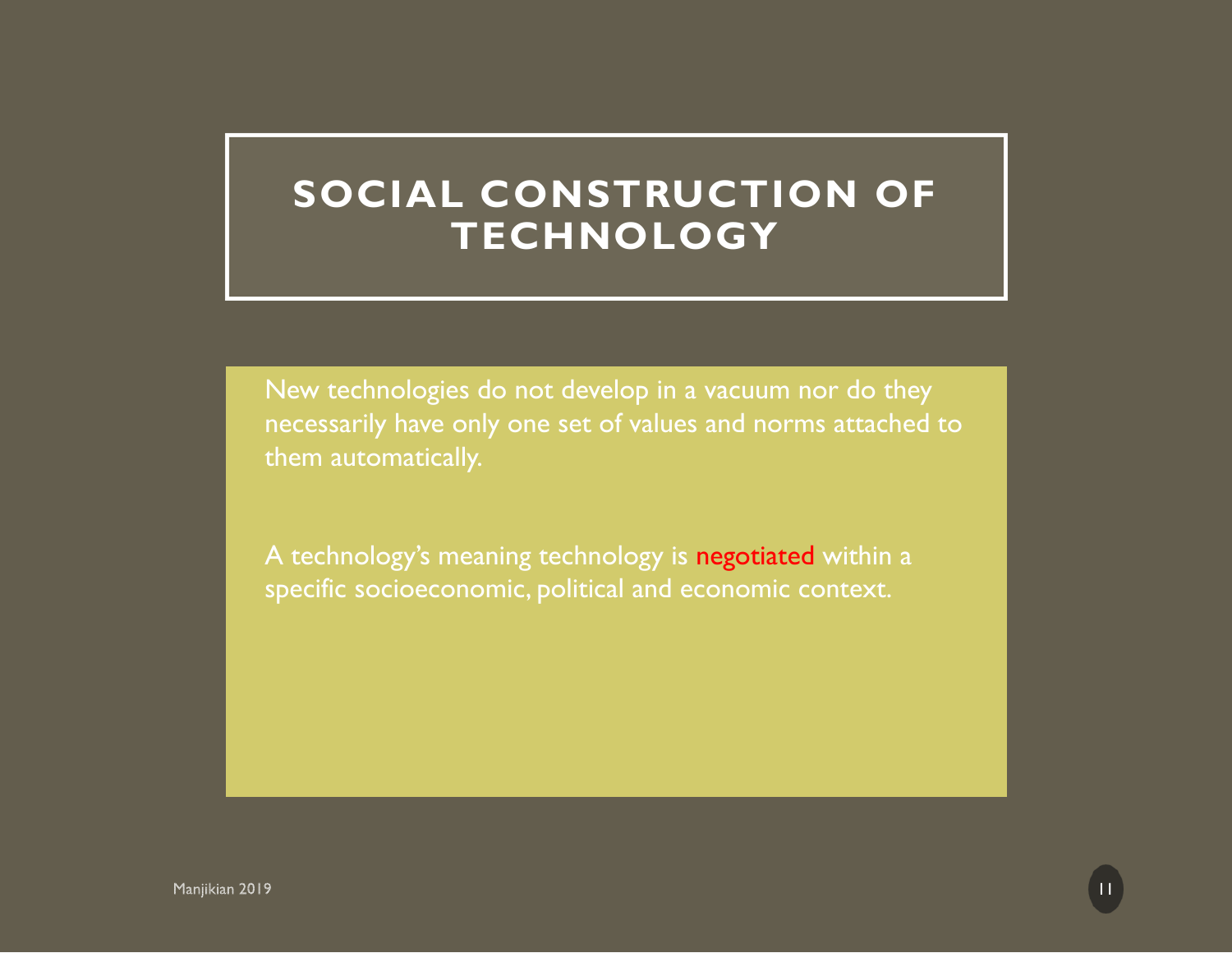# SCOT TERMS

• Function creep •Technological closure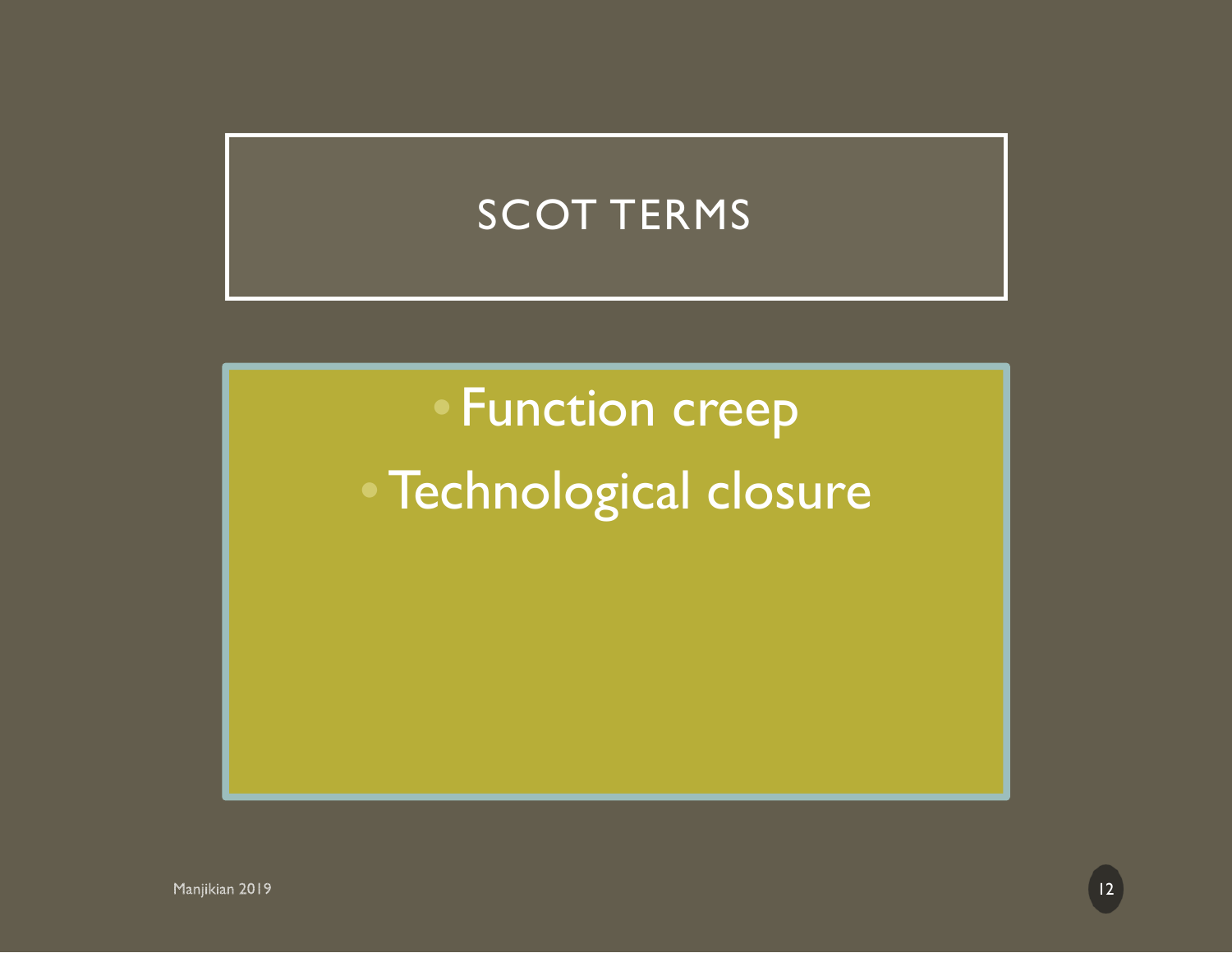|                                                              | <b>Agency</b><br>belongs to | <b>Norms</b><br>derive<br>from                                                                      | <b>Threats</b>                                                                                              | <b>State Response</b>                                                                       |
|--------------------------------------------------------------|-----------------------------|-----------------------------------------------------------------------------------------------------|-------------------------------------------------------------------------------------------------------------|---------------------------------------------------------------------------------------------|
| <b>Technological</b><br><b>Determinism</b>                   | <b>Technology</b>           | <b>Technology</b><br>itself (i.e.<br>Information<br>wants to be<br>free)                            | <b>Technology</b><br>changes<br>human<br>behavior and<br>values                                             | Limit access to technology<br>- censorship, registration,<br>filtering                      |
| <b>Role of Designer</b>                                      | Designer                    | Aims, values<br>of designers<br>(i.e.<br>Designing<br>for Security,<br>Privacy)                     | Users abuse<br>of technology<br>Malignant<br>designers<br>who create<br>bad code,<br>destroy<br>environment | Build in measures to<br>preempt threats, punish<br>those who violate ethos of<br>technology |
| <b>Social</b><br><b>Construction of</b><br><b>Technology</b> | <b>Users</b>                | User<br>community,<br><b>PREEXISTI</b><br><b>NG RULES</b><br><b>AND</b><br><b>NORMS,</b><br>(STATE) | Unanticipated<br>uses                                                                                       | Surveillance, Rules<br>governing use                                                        |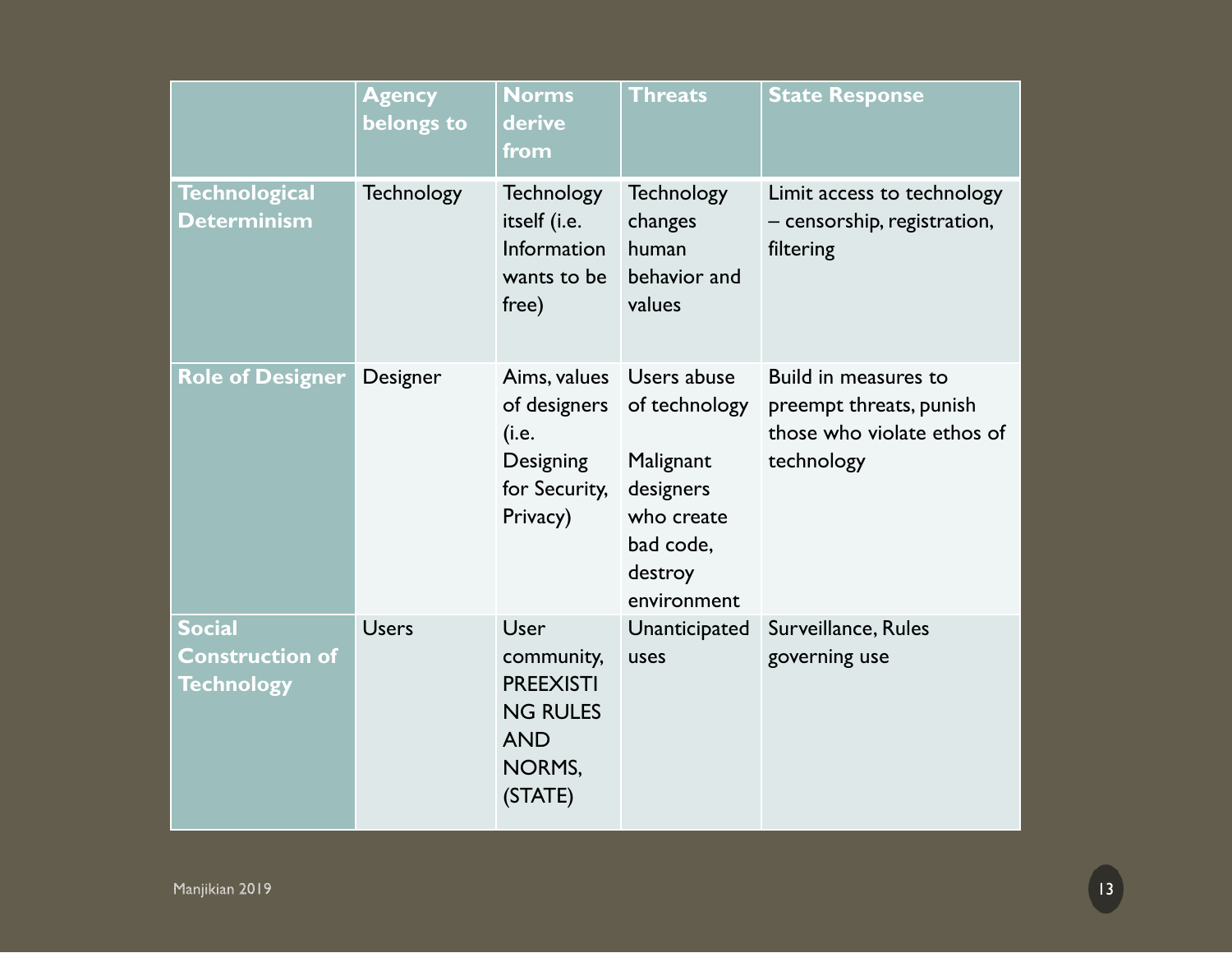| <b>Characteristic</b>                                                              | <b>Manifested</b><br>$\mathsf{in}$<br><b>Space</b>                                                                                                                                                                                         | Real Manifested in<br><b>Digital</b><br><b>Space</b>                                                                                                                                                         |
|------------------------------------------------------------------------------------|--------------------------------------------------------------------------------------------------------------------------------------------------------------------------------------------------------------------------------------------|--------------------------------------------------------------------------------------------------------------------------------------------------------------------------------------------------------------|
| <b>Speed</b>                                                                       | Interactions may be formalized, Interactions<br>slow (i.e. treaties. alliances)                                                                                                                                                            | (including<br>alliances)<br>may be fleeting, temporary                                                                                                                                                       |
| <b>Jurisdiction</b>                                                                | sovereignty                                                                                                                                                                                                                                | Real borders in which states have Borderless space across which data<br>ideas<br>and<br>migrate<br>freely,<br>unregulated                                                                                    |
| <b>Private</b><br><b>Property.</b><br>intellectual<br><b>including</b><br>property | Recognized as existing on national Not always recognized<br>and international levels. through<br>treaties;<br>Penalties exist for violating norms                                                                                          | Norms may favor sharing, open<br>source solutions to problems                                                                                                                                                |
| <b>Anonymity</b>                                                                   | Actions are carried out by real Actions cannot always be traced to<br>the state for violations                                                                                                                                             | people who can be disciplined by an individual or group due to<br>attribution problem                                                                                                                        |
| Weapons                                                                            | <b>Tangible</b><br>Can be tracked and governed .<br>$\bullet$<br>by international community<br>Understandings regarding use<br>$\bullet$<br>and tech specifications change .<br>slowly<br>Utility of weapons remains<br>over the long-term | Cyberweapons are Intangible<br>Cheap<br>Difficult to track and govern<br>$\bullet$<br>Strategies, tactics, doctrines<br>and tech specifications change<br>quickly<br>Utility of weapons<br>decays<br>quickly |